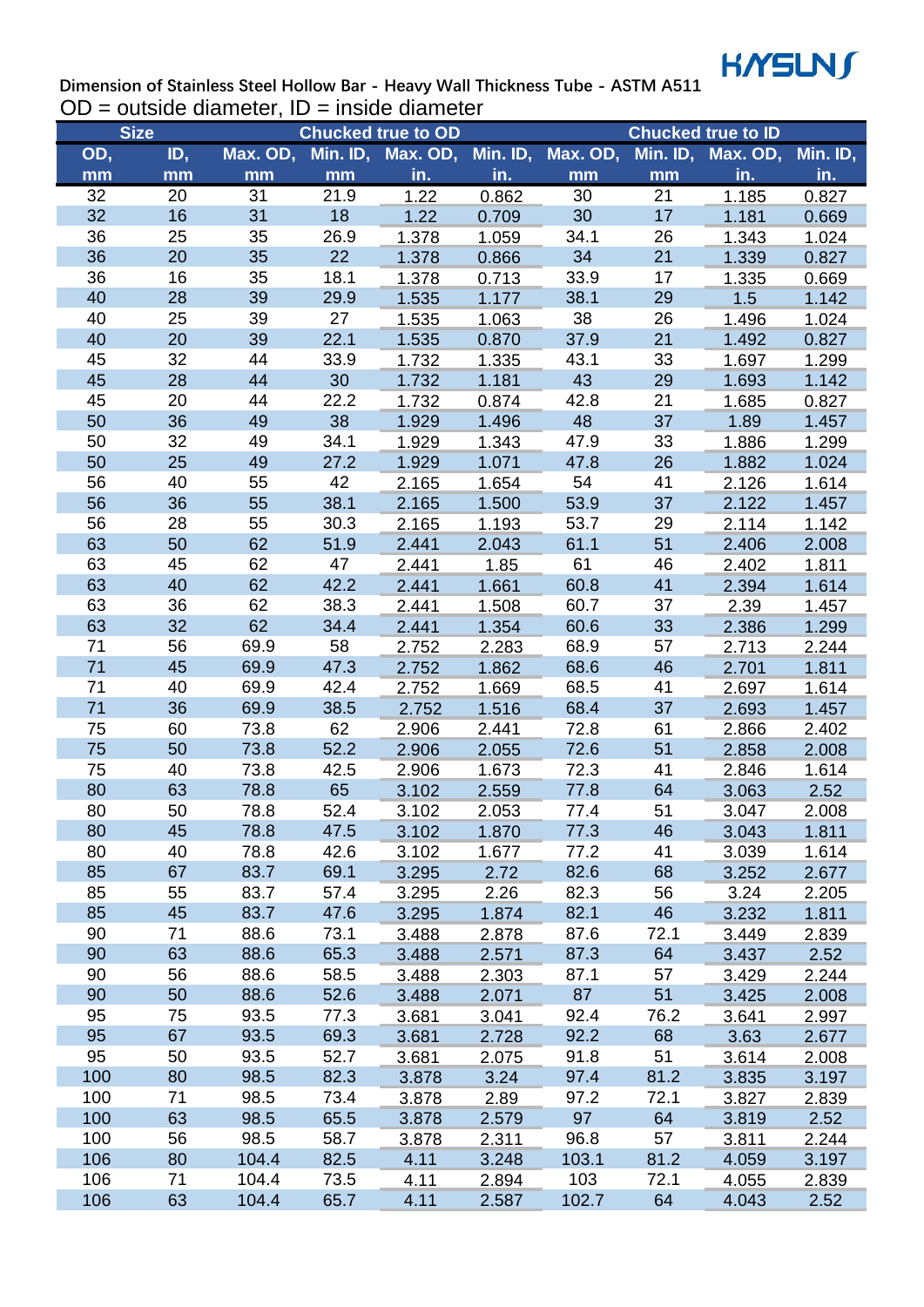

**Dimension of Stainless Steel Hollow Bar - Heavy Wall Thickness Tube - ASTM A511**  $OD = outside diameter, ID = inside diameter$ 

| <b>Size</b> |     |          |       | <b>Chucked true to OD</b> |          |          |       | <b>Chucked true to ID</b> |          |
|-------------|-----|----------|-------|---------------------------|----------|----------|-------|---------------------------|----------|
| OD,         | ID, | Max. OD, |       | Min. ID, Max. OD,         | Min. ID, | Max. OD, |       | Min. ID, Max. OD,         | Min. ID, |
| mm          | mm  | mm       | mm    | in.                       | in.      | mm       | mm    | in.                       | in.      |
| 106         | 56  | 104.4    | 58.9  | 4.11                      | 2.319    | 102.5    | 57    | 4.035                     | 2.244    |
| 112         | 90  | 110.3    | 92.5  | 4.343                     | 3.642    | 109.2    | 91.4  | 4.299                     | 3.598    |
| 112         | 80  | 110.3    | 82.6  | 4.343                     | 3.252    | 108.9    | 81.2  | 4.287                     | 3.197    |
| 112         | 71  | 110.3    | 73.7  | 4.343                     | 2.902    | 108.7    | 72.1  | 4.28                      | 2.839    |
| 112         | 63  | 110.3    | 65.8  | 4.343                     | 2.591    | 108.5    | 64    | 4.272                     | 2.52     |
| 118         | 90  | 116.2    | 92.7  | 4.575                     | 3.65     | 114.9    | 91.4  | 4.524                     | 3.598    |
| 118         | 80  | 116.2    | 82.8  | 4.575                     | 3.26     | 114.6    | 81.2  | 4.512                     | 3.197    |
| 118         | 71  | 116.2    | 73.8  | 4.575                     | 2.906    | 114.5    | 72.1  | 4.508                     | 2.839    |
| 118         | 63  | 116.2    | 66    | 4.575                     | 2.598    | 114.2    | 64    | 4.496                     | 2.52     |
| 125         | 100 | 123.1    | 102.7 | 4.846                     | 4.043    | 121.9    | 101.5 | 4.799                     | 3.996    |
| 125         | 90  | 123.1    | 92.8  | 4.846                     | 3.654    | 121.7    | 91.4  | 4.791                     | 3.598    |
| 125         | 80  | 123.1    | 82.9  | 4.846                     | 3.264    | 121.4    | 81.2  | 4.78                      | 3.197    |
| 125         | 71  | 123.1    | 74    | 4.846                     | 2.913    | 121.3    | 72.1  | 4.772                     | 2.839    |
| 132         | 106 | 130      | 108.8 | 5.118                     | 4.283    | 128.8    | 107.6 | 5.071                     | 4.236    |
| 132         | 90  | 130      | 93    | 5.118                     | 3.661    | 128.4    | 91.4  | 5.055                     | 3.598    |
| 132         | 80  | 130      | 83.1  | 5.118                     | 3.272    | 128.1    | 81.2  | 5.043                     | 3.197    |
| 132         | 71  | 130      | 74.2  | 5.118                     | 2.921    | 121.2    | 72.1  | 5.035                     | 2.839    |
| 140         | 112 | 137.9    | 115   | 5.429                     | 4.528    | 136.6    | 113.7 | 5.378                     | 4.476    |
| 140         | 100 | 137.9    | 103.1 | 5.429                     | 4.059    | 136.3    | 101.5 | 5.366                     | 3.996    |
| 140         | 90  | 137.9    | 93.2  | 5.429                     | 3.669    | 136.1    | 91.4  | 5.358                     | 3.598    |
| 140         | 80  | 137.9    | 83.3  | 5.429                     | 3.28     | 135.8    | 81.2  | 5.346                     | 3.197    |
| 150         | 125 | 147.7    | 128.1 | 5.815                     | 5.043    | 146.5    | 126.9 | 5.768                     | 4.996    |
| 150         | 106 | 147.7    | 109.3 | 5.815                     | 4.303    | 146      | 107.6 | 5.748                     | 4.236    |
| 150         | 95  | 147.7    | 98.4  | 5.815                     | 3.874    | 145.7    | 96.4  | 5.736                     | 3.795    |
| 150         | 80  | 147.7    | 83.6  | 5.815                     | 3.291    | 145.3    | 81.2  | 5.72                      | 3.197    |
| 160         | 132 | 157.6    | 135.3 | 6.205                     | 5.327    | 156.3    | 134   | 6.154                     | 5.276    |
| 160         | 122 | 157.6    | 125.4 | 6.205                     | 4.937    | 156      | 123.8 | 6.142                     | 4.874    |
| 160         | 112 | 157.6    | 115.5 | 6.205                     | 4.547    | 155.8    | 113.7 | 6.134                     | 4.476    |
| 160         | 90  | 157.6    | 94    | 6.205                     | 3.701    | 155.2    | 91.4  | 6.11                      | 3.598    |
| 170         | 140 | 167.4    | 143.5 | 6.591                     | 5.65     | 166      | 142.1 | 6.535                     | 5.594    |
| 170         | 130 | 167.4    | 133.6 | 6.591                     | 5.26     | 165.8    | 132   | 6.528                     | 5.197    |
| 170         | 128 | 167.4    | 131.6 | 6.591                     | 5.181    | 165.7    | 130   | 6.524                     | 5.118    |
| 170         | 118 | 167.4    | 121.7 | 6.591                     | 4.791    | 165.5    | 119.8 | 6.516                     | 4.717    |
| 170         | 106 | 167.4    | 109.8 | 6.591                     | 4.323    | 165.2    | 107.6 | 6.504                     | 4.236    |
| 170         | 100 | 167.4    | 103.9 | 6.591                     | 4.091    | 165      | 101.5 | 6.496                     | 3.996    |
| 180         | 150 | 177.3    | 153.6 | 6.98                      | 6.047    | 176      | 152.3 | 6.929                     | 5.996    |
| 180         | 140 | 177.3    | 143.7 | 6.98                      | 5.657    | 175.7    | 142.1 | 6.917                     | 5.594    |
| 180         | 125 | 177.3    | 128.9 | 6.98                      | 5.075    | 175.3    | 126.9 | 6.902                     | 4.996    |
| 180         | 100 | 177.3    | 104.1 | 6.98                      | 4.098    | 174.7    | 101.5 | 6.878                     | 3.996    |
| 190         | 160 | 187.1    | 163.8 | 7.366                     | 6.449    | 185.7    | 162.4 | 7.311                     | 6.394    |
| 190         | 150 | 187.1    | 153.9 | 7.366                     | 6.059    | 185.5    | 152.3 | 7.303                     | 5.996    |
| 190         | 132 | 187.1    | 136   | 7.366                     | 5.354    | 185.1    | 134   | 7.287                     | 5.276    |
| 200         | 170 | 197      | 173.9 | 7.756                     | 6.846    | 195.6    | 172.6 | 7.701                     | 6.795    |
| 200         | 160 | 197      | 164   | 7.756                     | 6.457    | 195.4    | 162.4 | 7.693                     | 6.394    |
| 200         | 150 | 197      | 154.1 | 7.756                     | 6.067    | 195.2    | 152.3 | 7.685                     | 5.996    |
| 200         | 140 | 197      | 144.2 | 7.756                     | 5.677    | 194.9    | 142.1 | 7.673                     | 5.594    |
| 212         | 170 | 208.8    | 174.2 | 8.22                      | 6.858    | 207.2    | 172.6 | 8.157                     | 6.795    |
| 212         | 150 | 208.8    | 154.4 | 8.22                      | 6.079    | 206.6    | 152.3 | 8.133                     | 5.997    |
| 212         | 130 | 208.8    | 134.6 | 8.22                      | 5.299    | 206.2    | 132   | 8.118                     | 5.197    |
| 224         | 180 | 220.6    | 184.4 | 8.685                     | 7.26     | 218.9    | 182.7 | 8.618                     | 7.193    |